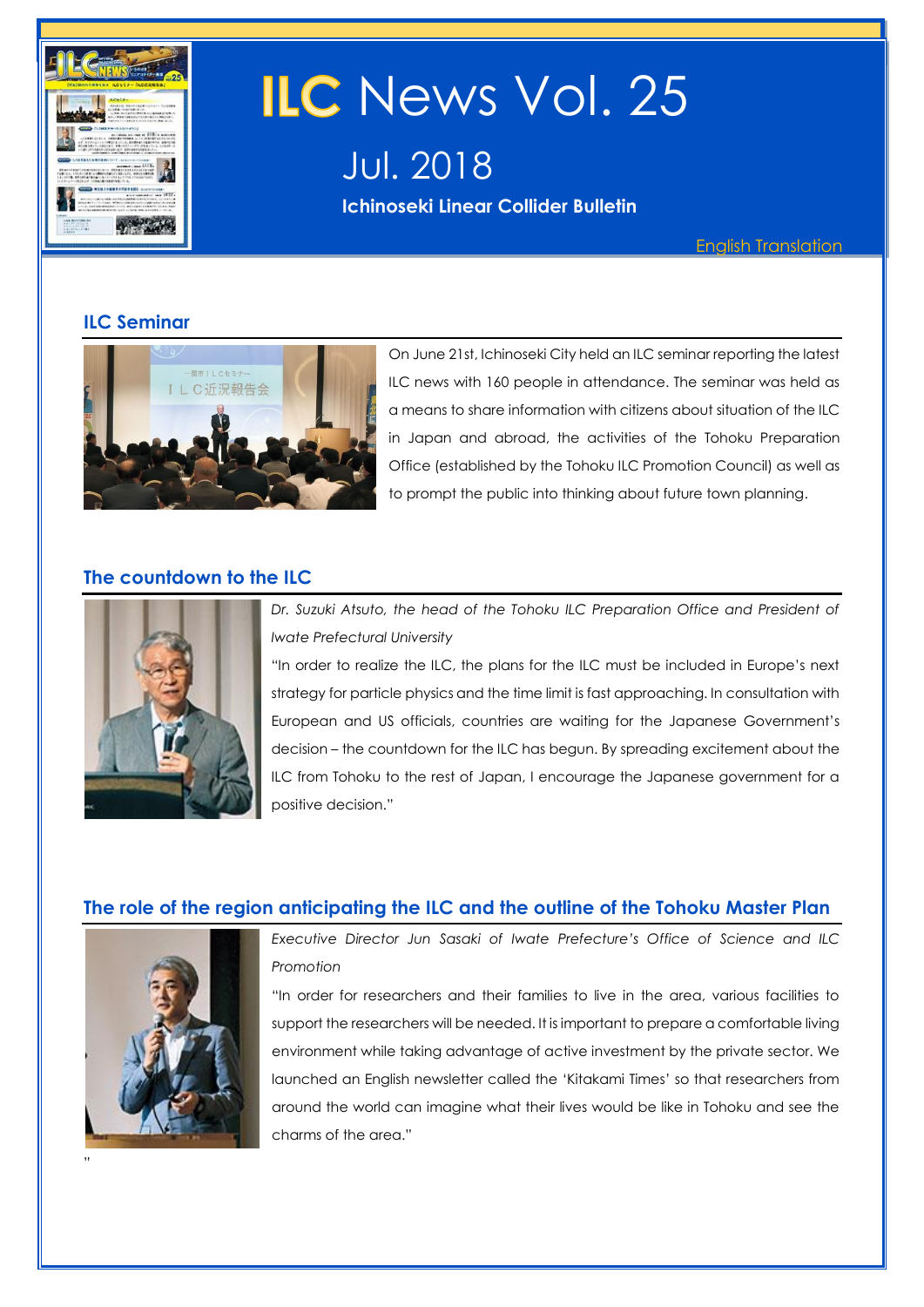# **Exploring the possibilities of industries in the Tohoku region –outline of the ILC guidelines**



the world."

# Pick Up News

#### **ILC calendar**



# On March 18th, Okutama Elementary school (established in March 2018) had an official ILC calendar presentation. The calendar was created as a graduation souvenir. Each calendar month has a picture depicting children hoping for the establishment of the ILC. It was distributed to all districts of the town of Senmaya, Okutama district and sent worldwide to researchers involved in the ILC.

"There are about 700 accelerator-related companies in the Tohoku region that can

#### **Iwate ILC – Open Labo**



Iwate prefecture opened the 'Iwate Collaboration Room, Open Labo' at the Advanced Science and Technology Center (Morioka City). A cryomodule as well as an ILC related panel are on display and is open to anyone who wish to book. For visiting inquiries please call (019-631- 3825).

#### **ILC lecture**



On May 23rd, the Daito Neighborhood Association Liaison Council held an ILC lecture at Ohara Community Center. Ayumi Ueno of the Iwate Prefecture ILC Promotion Council gave a lecture on the theme 'The ILC and Future Town Development'.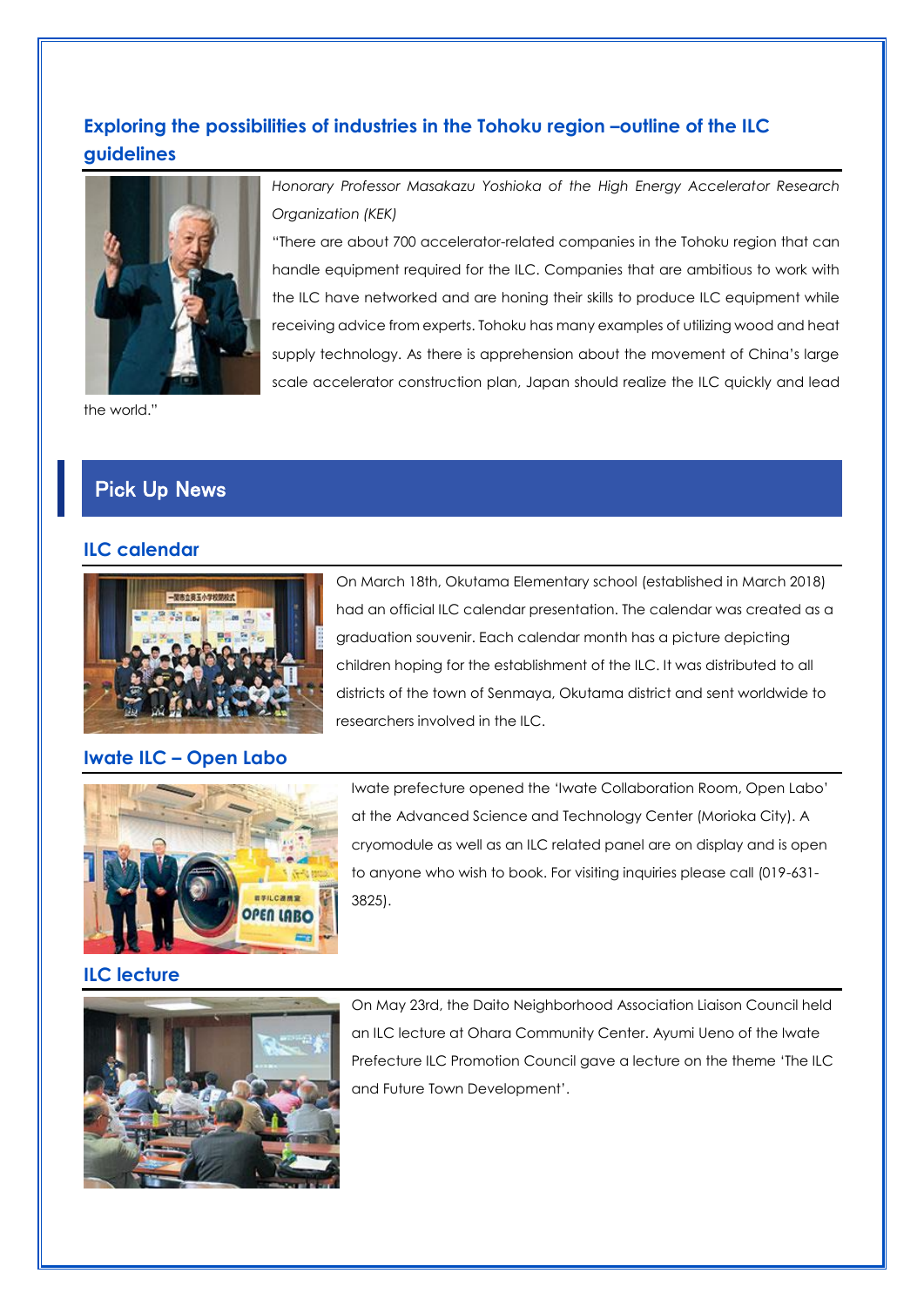#### **ILC Supporters**



World famous film director Mamoru Oshii launched the 'ILC Supporters' to support the ILC's realization. Distinguished participants from various fields are supporting the movement and are using the internet as a means to transmit the significance and necessity of the ILC; they are looking to recruit more supporters!

#### **How to be a supporter:**

Participate through SNS Download the ILC sticker from the official website Stick the sticker on yourself or an object and take a picture Upload the picture to social media with the hashtag #ILCsupporters Register on the ILC Supporters Website Go to the ILC supporters homepage Click support form Write your name and a short message of support [Ilcsupporters.jp](http://ilcsupporters.jp/campaign/)

# News Clippings

#### **10th MEXT Panel of Expert meeting on the ILC**

The MEXT Panel of Experts for the ILC held their tenth meeting on June 19th. Content on the verification of the two working groups examining the staging plan (constructing the ILC in stages) were reported. A discussion of the outlined proposal also ensued.

#### **Researcher's statement**

The 2018 Asian Linear Collider Workshop (ALCW/2018) was held in Fukuoka City. Researchers gathered from the LCC (Linear Collider Collaboration) and from all over the world on March 31st and announced that "a positive message from the Japanese government is crucial" for the ILC's realizationt.

#### **Request to the government**

On May the 7th, the Mayor of Ichinoseki City represented the Tohoku Mayor's Congress. He asked members of the National Assembly Association Secretariat (President Takeo Kawamura), LDP (Secretary General Toshihiro Nikai)、Cabinet Secretariat (Chief Cabinet Secretary Yoshihide Suga) among others for an early realization of the ILC. This request was made jointly by Hokkaido Tohoku Regional Governor's Association, Tohoku Mayor's Association and others.the ILC.